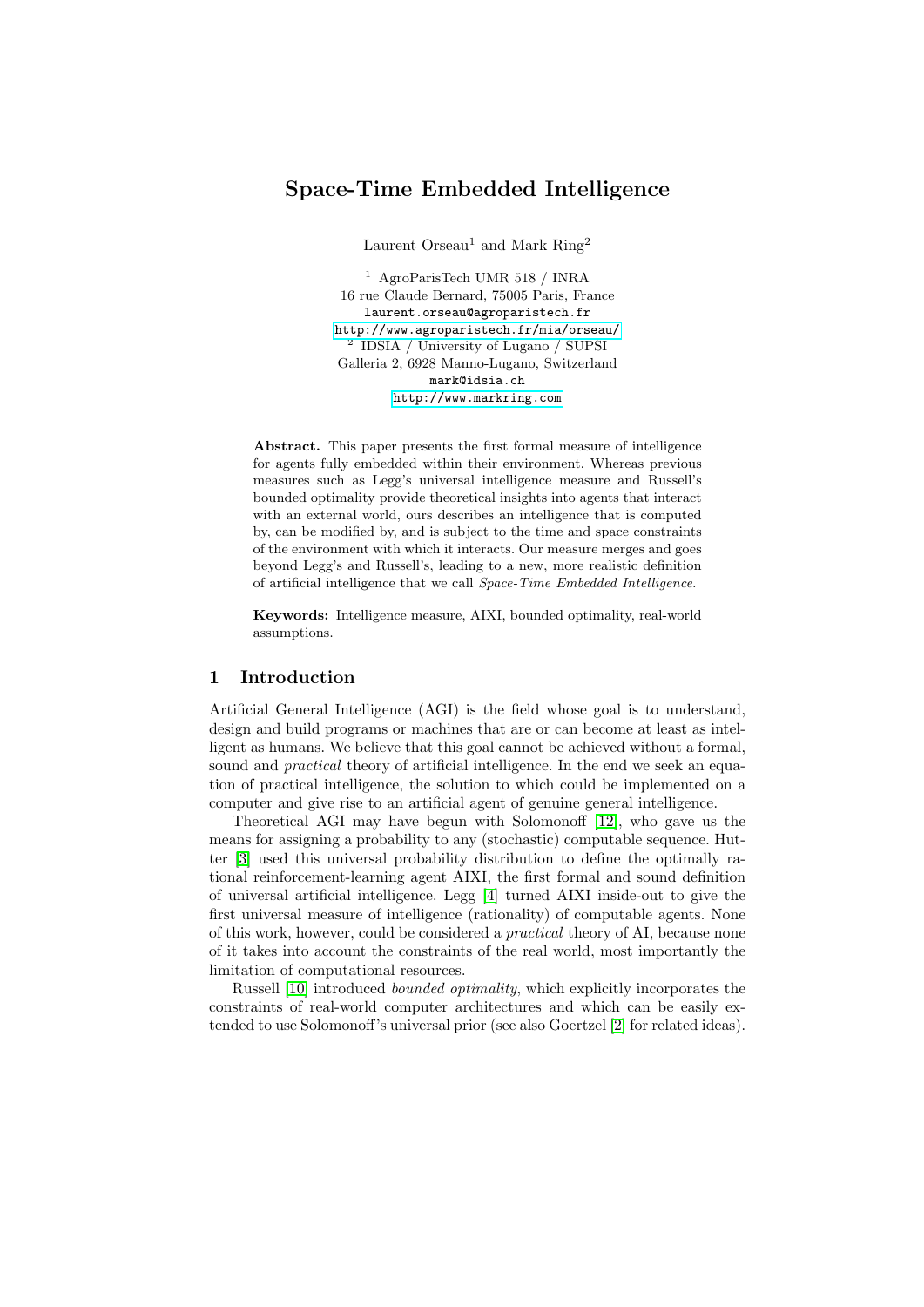However, in every case this previous work has adopted the traditional agent framework, in which the agent and environment interact as separate entities: the computation of the agent is in principle performed externally to that of the environment. Although quite successful as a working hypothesis, this framework, reminiscent of dualism in the theory of mind [\[9\]](#page-9-5), can be problematic in the real world: for example, an agent that does not recognize that its computing device or memory might be altered by an external source may tend toward highly risky behaviors.

In previous work [\[5,](#page-9-6)[8\]](#page-9-7) we began examining the theoretical consequences of integrating an intelligent agent into its environment by, for example, allowing the environment to modify the agent's source code. And in a companion paper [\[6\]](#page-9-8), we consider agents whose *memory* is integrated into and can be altered by the environment. In the present paper, we formulate a more generalized framework more reminiscent of physicalism [\[13\]](#page-9-9) than dualism—where agents are fully integrated into their environment: not just modifiable by it, but actually computed by it. While it marks a considerable departure from the traditional agent framework, this new formalization is surprisingly simple and deep.

After introducing notation and reviewing relevant background concepts, the paper proceeds in two steps: first generalizing the agent framework to spaceembedded agents, which share computational storage with the environment; and second, enhancing the framework with *space-time* embedding, in which all the agent's computations are performed by the environment.

## 2 Notation

The notation is similar to that of Orseau & Ring [\[5](#page-9-6)[,8,](#page-9-7)[6\]](#page-9-8). At some time t the agent outputs actions  $a_t \in A$  to the environment, which returns observations  $o_t \in O$ to the agent. The sequence of all actions up to time t is written  $a_{1:t}$ , while the sequence  $a_{1:t-1}$  is sometimes written  $a_{\prec t}$ , and similarly for other sequences. An action and observation from the same time step (an "interaction pair") is denoted  $\overline{a} \overline{o}_t$ , and the history of interaction up to t is  $\overline{a} \overline{o}_{1:t}$ . The empty sequence is denoted  $\lambda$ . Measures and semi-measures are denoted by Greek letters.

## 3 Legg's measure of intelligence

Legg [\[4\]](#page-9-2) gave the first universal definition of intelligence, providing an equation to assign a value  $\Upsilon(\pi) := V(\pi, \lambda)$  to each (here stochastic) policy  $\pi:$ <sup>[3](#page-1-0)</sup>

$$
V(\pi, \overline{ao}_{\prec t}) := \sum_{a_t} \pi(a_t | \overline{ao}_{\prec t}) \sum_{o_t} \xi^{\text{RS}}(o_t | \overline{ao}_{\prec t} a_t) \Big[ r_t + V(\pi, \overline{ao}_{1:t}) \Big]
$$

$$
\xi^{\text{RS}}(o_{1:t} | a_{1:t}) := \sum_{\nu \in \mathcal{M}^{\text{RS}}} 2^{-K(\nu)} \nu(o_{1:t} | a_{1:t}),
$$

<span id="page-1-0"></span><sup>&</sup>lt;sup>3</sup> A stochastic policy  $\pi(a_t|\overline{ao}_{\prec t})$  specifies the probability that the agent chooses action  $a_t$  given the current interaction history  $\overline{ao}_{\prec t}$ .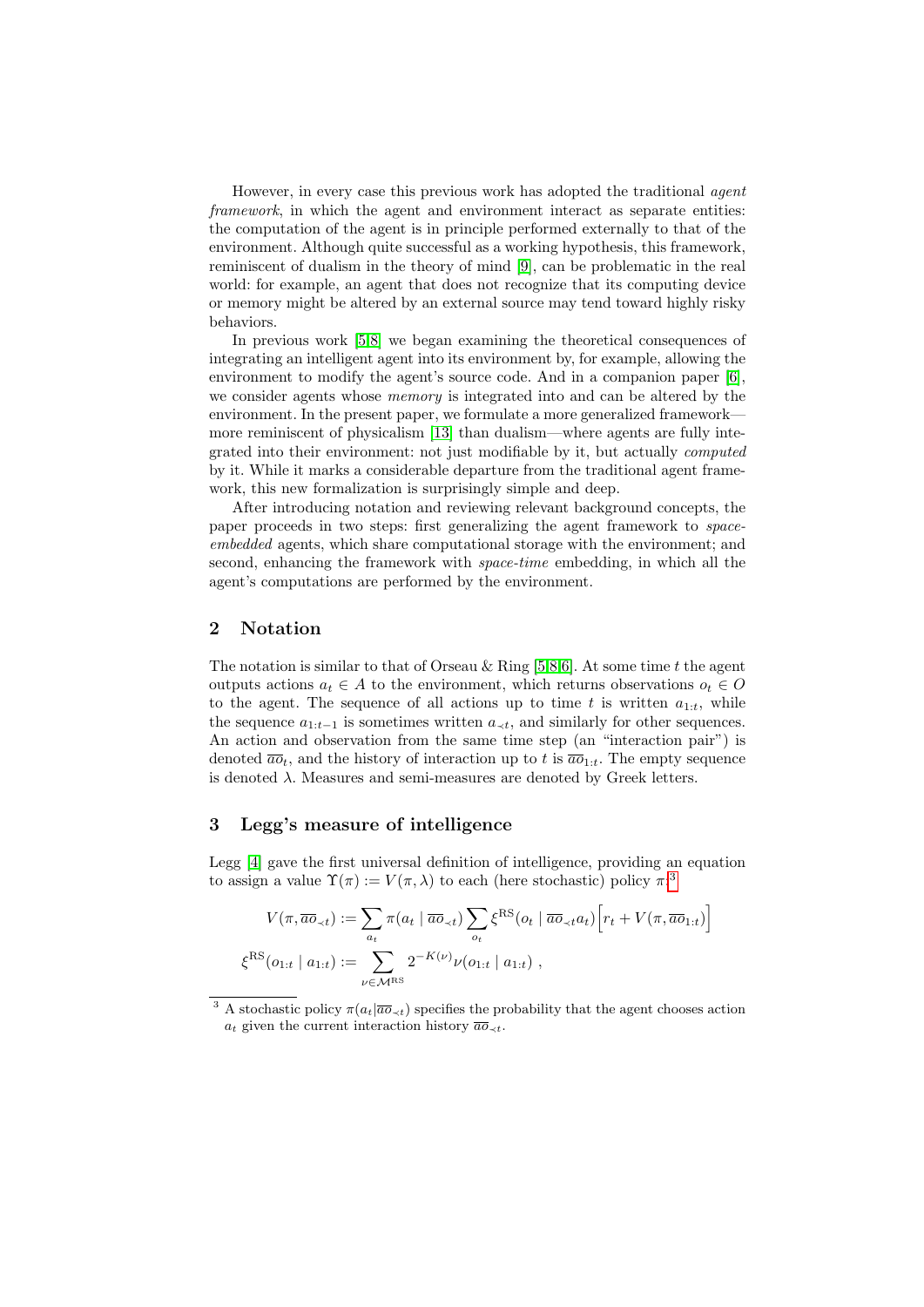where  $r_t = r(o_t)$  is the reward output by the environment at step t;  $\mathcal{M}^{RS}$  is the set of all *reward summable* stochastic environments  $\nu^4$  $\nu^4$ ; and  $K(\nu)$  is the Kolmogorov complexity of  $\nu$ . Considering a set of all computable such environments ensures the *generality* of the intelligence of the agent.

This measure of intelligence allows the comparison of various agents depending on the score they obtain in an infinite number of weighted environments. According to this measure, AIXI has the highest intelligence score; *i.e.*, AIXI=  $\arg \max_{\pi \in \Pi} V(\pi, \lambda)$ , where  $\Pi$  is the set of all approximable policies.

## 4 Russell's bounded optimality

Legg's definition ignores the agent's computational resource requirements and considers intelligence to be independent of such constraints. It is mathematically aesthetic and also useful, but because it does not include time and space constraints, an actual agent designed according to this measure (namely, AIXI), would compute forever, never taking any action at all.

In 1995 (before AIXI was defined), Russell [\[10\]](#page-9-3) gave a definition of boundedoptimality, which does take real-world constraints into account, specifically the constraints of a given computing architecture (see Goetzel [\[2\]](#page-9-4) for related ideas). A given architecture  $M$  (described as an interpreter) defines a set of policies  $\pi \in \Pi^M$ , subject to time, space and other possible constraints of the architecture M. At each interaction step, the policy is run for a single time step (e.g., 0.01) seconds, measured in real-world time for a given architecture), continuing the computation of the last time step, and possibly failing to output an action for the current interaction step, in which case a default action is chosen.

The value of a policy is measured by a *utility function u* (to be defined for the task at hand) in a set of environments  $q \in \mathcal{Q}$  with  $V(\pi, q) := u(h(\pi, q))$  where  $h(\pi, q)$  generates the interaction history  $\overline{ao}_{1:\infty}$  of the policy  $\pi$  in the deterministic environment  $q$ . The value of a policy over the set  $Q$  of environments is defined by  $V(\pi, \mathcal{Q}) := \sum_{q \in \mathcal{Q}} p(q) V(\pi, q)$ , for a probability distribution p over the environments. The optimal agent  $\pi^*$  subject to the constraints of the architecture M is defined by  $\pi^* := \arg \max_{\pi \in \Pi^M} V(\pi, \mathcal{Q}).$ 

#### Self-modifying resource-bounded universal intelligence

Although not explicitly stated, it seems reasonable to assume that Russell's definition of bounded optimality also includes self-modifiable policies, i.e., those that can optimize every aspect of themselves, to be more efficient in both computation time and memory space. (This is in fact the core idea behind the Gödel Machine [\[11\]](#page-9-10).)

It is straightforward to merge Legg's intelligence measure with Russell's bounded optimality, and the result is an optimal, self-modifying, resource-bounded

<span id="page-2-0"></span><sup>&</sup>lt;sup>4</sup> A stochastic environment  $\nu(o_{1:t}|a_{1:t})$  specifies the probability that the environment produces observation sequence  $o_{1:t}$  given action sequence  $a_{1:t}$ . A reward-summable environment ensures the agent's total cumulated lifetime reward does not exceed 1.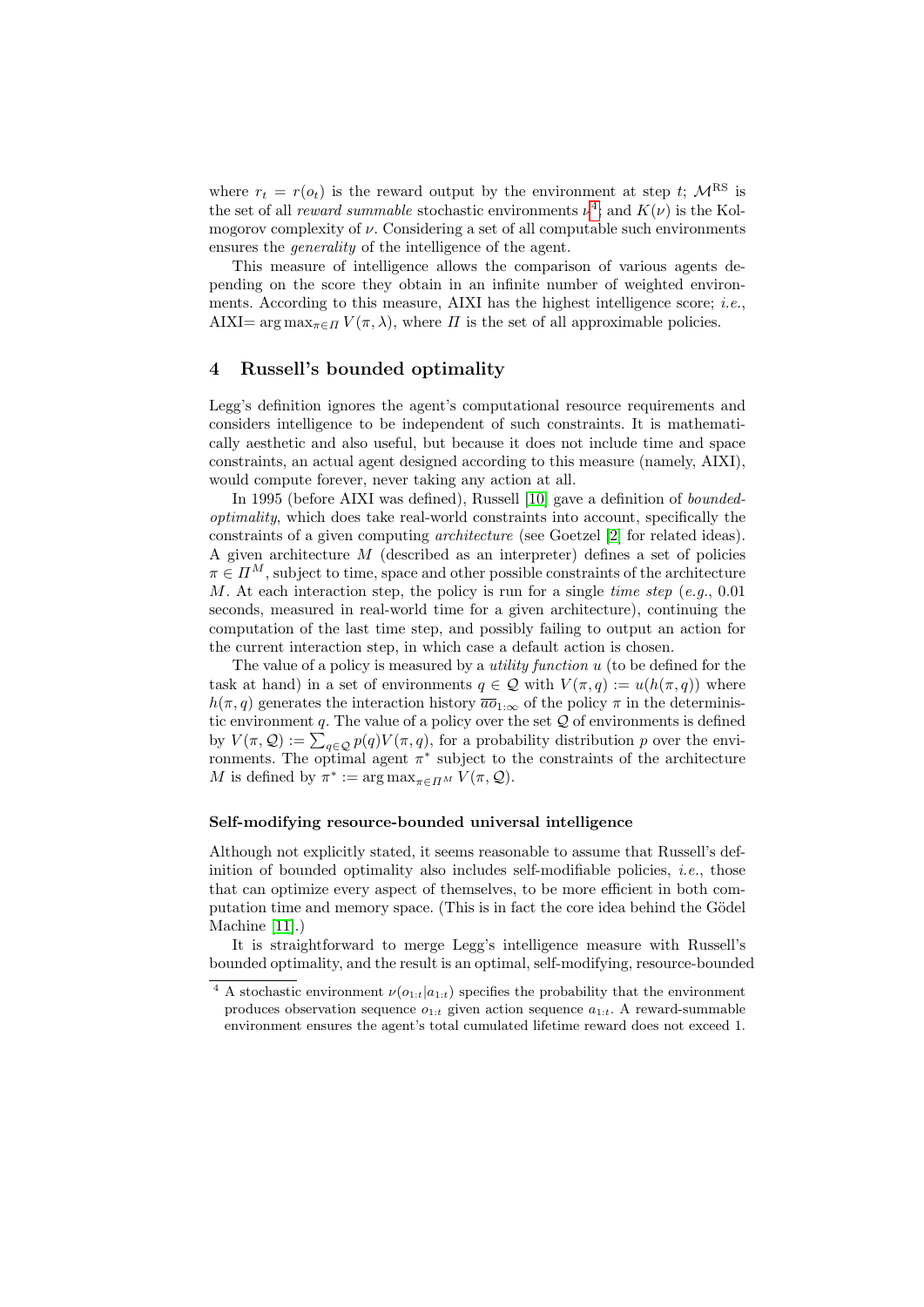universal agent. To do so we first define a set of policies  $\Pi^{\tilde{t}, \tilde{l}}$  based on a decomposition of architecture  $M$  into a reference machine  $U$  (like a universal Turing machine), a time  $\tilde{t}$  of unitary computation steps per interaction, and a memory space  $\hat{l}$  that contains both the source code of the agent and the usable memory.

In the remainder of the paper, we will consider only stochastic policies. A self-modifying stochastic policy  $\pi \in \Pi^{\tilde{t}, \tilde{l}}$  at time step t defines the probability  $\pi_t(\langle a_t, \pi_{t+1}\rangle \mid o_{t-1})$  of outputting: (1) some action  $a_t \in A$  at step t and (2) some stochastic policy  $\pi_{t+1} \in \Pi^{\tilde{t}, \tilde{l}}$  for use by the agent at  $t + 1$ ; both conditioned on the last observation  $o_{t-1}$  output by the environment, and this computation must be done within  $\tilde{t}$  computation steps and  $\tilde{l}$  bits of memory (otherwise some default values are output). The new code  $\pi_{t+1}$  might, for example, be the same as  $\pi_t$  or only slightly different, perhaps with  $o_{t-1}$  written somewhere in it.

The environment  $\rho$  outputs an observation  $o_t$  with a probability  $\rho(o_t | \overline{ao}_{\prec t} a_t)$ depending on the current interaction history (not taking into account the sequence of policies of the agent). For generality,  $\rho$  is defined as a universal distri-bution<sup>[5](#page-3-0)</sup> like  $\xi$  [\[15,](#page-9-11)[3\]](#page-9-1) (or  $\xi^{\text{RS}}$  above), such that  $w_{\rho}(\nu) > 0$  for some prior weight  $w_{\rho}(\nu)$  of any stochastic environment  $\nu \in \mathcal{M}$  and  $\sum_{\nu \in \mathcal{M}} w_{\rho}(\nu) \leq 1$ . We use a utility function  $u(\overline{ao}_{\lt t}) \in [0,1]$  that assigns a utility value to each interaction history, whose cumulated value over the future is discounted by a *horizon func*tion  $\gamma_t$  so that  $\sum_{t=1}^{\infty} \gamma_t = 1$  to ensure convergence (in  $\xi^{RS}$  the horizon function is considered to be a part of the environment).

The optimal self-modifying, resource-bounded, universal agent  $\pi^*$  can now be defined:<sup>[6](#page-3-1)</sup>

$$
\pi^* := \arg \max_{\pi_1 \in \Pi^{\tilde{t}, \tilde{t}}} V(\pi_1, \lambda)
$$
  

$$
V(\pi_t, \overline{ao}_{\prec t}) := \sum_{\langle a_t, \pi_{t+1} \rangle} \pi_t(\langle a_t, \pi_{t+1} \rangle \mid o_{t-1}) \times \sum_{\langle a_t, \pi_{t+1} \rangle} \rho(o_t \mid \overline{ao}_{\prec t} a_t) \Big[ \gamma_t u(\overline{ao}_{1:t}) + V(\pi_{t+1}, \overline{ao}_{1:t}) \Big].
$$

This description shows that the optimal policy achieves greatest average weighted discounted utility in all possible futures by (a) choosing good actions within the time and space constraints  $\tilde{t}$  and  $\tilde{l}$ , and (b) choosing good future policies for itself (within the same time and space constraints).

<span id="page-3-0"></span> $\frac{5}{6}$   $\rho$  can be seen equivalently either as a single environment or a mixture of environments. The best way to think about it in the present case might be to consider  $\rho$ as a universal semi-measure (because we, humans, have no absolute certainty about what the true environment is), but biased with all the knowledge we can, or the knowledge we think is relevant. Thinking of  $\rho$  as a non-universal but accurate model of the real world is also acceptable (although arguably non-realistic).

<span id="page-3-1"></span> $6$  This is an uncomputable definition, but the solution of this equation is a computable optimal resource-bounded agent.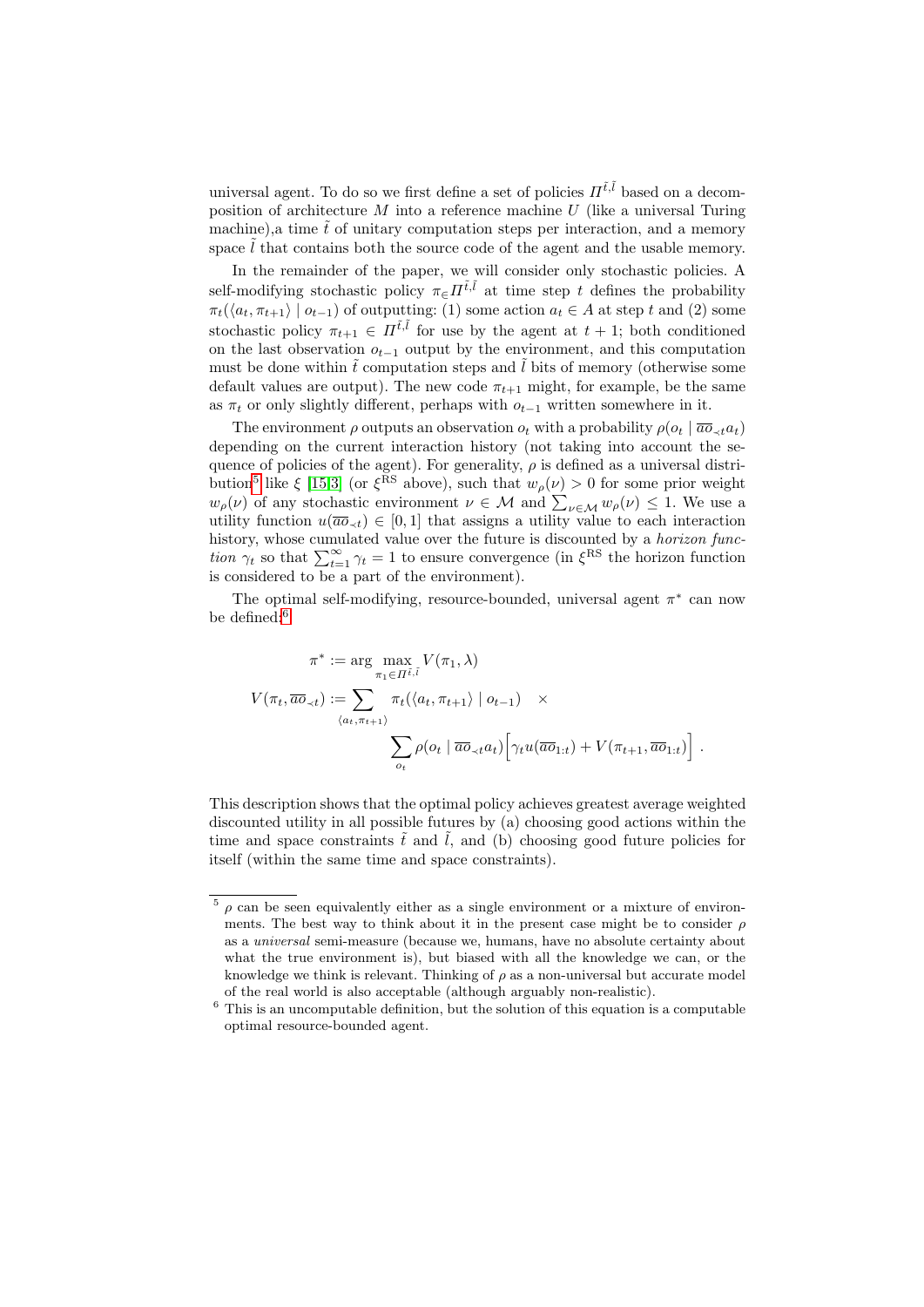## 5 Embedded resource-bounded intelligence

The self-modifying, resource-bounded intelligence just described does not take into account the fact that the environment may have read or even write access to the memory space of the agent, containing its memory of the past and its source code. We now propose a new definition of intelligence that extends selfmodifying, resource-bounded intelligence in two ways. The first extension, which we call space embedding (Section [5.1\)](#page-4-0), moves the code and memory of the agent into the environment. The second extension, which we call space-time embedding (Section [5.2\)](#page-5-0), allows the environment itself (rather than an external, possibly infinite computational device) to compute the agent's code.

#### <span id="page-4-0"></span>5.1 Space-embedded agents

In the traditional Reinforcement Learning (RL) framework, the agent is external to the environment [\[14,](#page-9-12)[3\]](#page-9-1). It is immortal, and its resources are independent of the resources of the environment. In the real world, agents are embedded in the environment; i.e., they can be modified and even destroyed by it. Such considerations were partially addressed in our definition of the optimal, self-modifying, universal agent [\[5\]](#page-9-6), whose *source code* was part of the environment itself, both readable and modifiable by it. A companion paper [\[6\]](#page-9-8) considers the consequences of doing the same with the agent's memory of the past (but not its source code).

In this section, we consider *space-embedded* agents, whose code *and* memory are modifiable by the environment. The space-embedded agent's code is calculated by an infinite computational device (or *oracle*) which yields the full results of the computation immediately and independently of the machine that computes the environment. However, the environment can modify the agent in its entirety—both its memory and its code, which together define the agent's *policy*.

At each time step, the space-embedded agent uses its current policy  $\pi_t$  to produce a *candidate* next policy  $\pi'_{t+1}$ , which is passed to the environment. The environment then produces the agent's actual next policy  $\pi_{t+1}$ , and the optimal agent is therefore defined as:

<span id="page-4-1"></span>
$$
\pi^* := \arg\max_{\pi_1 \in \Pi} V(\pi_1, \lambda) \tag{1}
$$

$$
V(\pi_t, \overline{a\sigma}_{\prec t}) := \sum_{a_t = \langle a'_t, \pi'_{t+1} \rangle} \pi_t(a_t \mid o'_{t-1}) \sum_{o_t = \langle o'_t, \pi_{t+1} \rangle} \rho(o_t \mid \overline{a\sigma}_{\prec t} a_t) \left[ \gamma_t u(\overline{a\sigma}_{1:t}) + V(\pi_{t+1}, \overline{a\sigma}_{1:t}) \right] (2)
$$

where the time  $\tilde{t}$  and memory  $\tilde{l}$  limits are not considered for now. Note that while Equation [2](#page-4-1) shows the semantics of  $a_t = \langle a'_t, \pi'_{t+1} \rangle$ , neither  $a'_t$  nor  $\pi'_{t+1}$  are used in the equation. In fact, there is no need for an explicit action-observation interaction protocol anymore: the environment can read and write any information, including information about actions and observations, directly into the agent's space  $\pi_{t+1}$ . Thus, Equation [\(2\)](#page-4-1) can be rewritten in various equivalent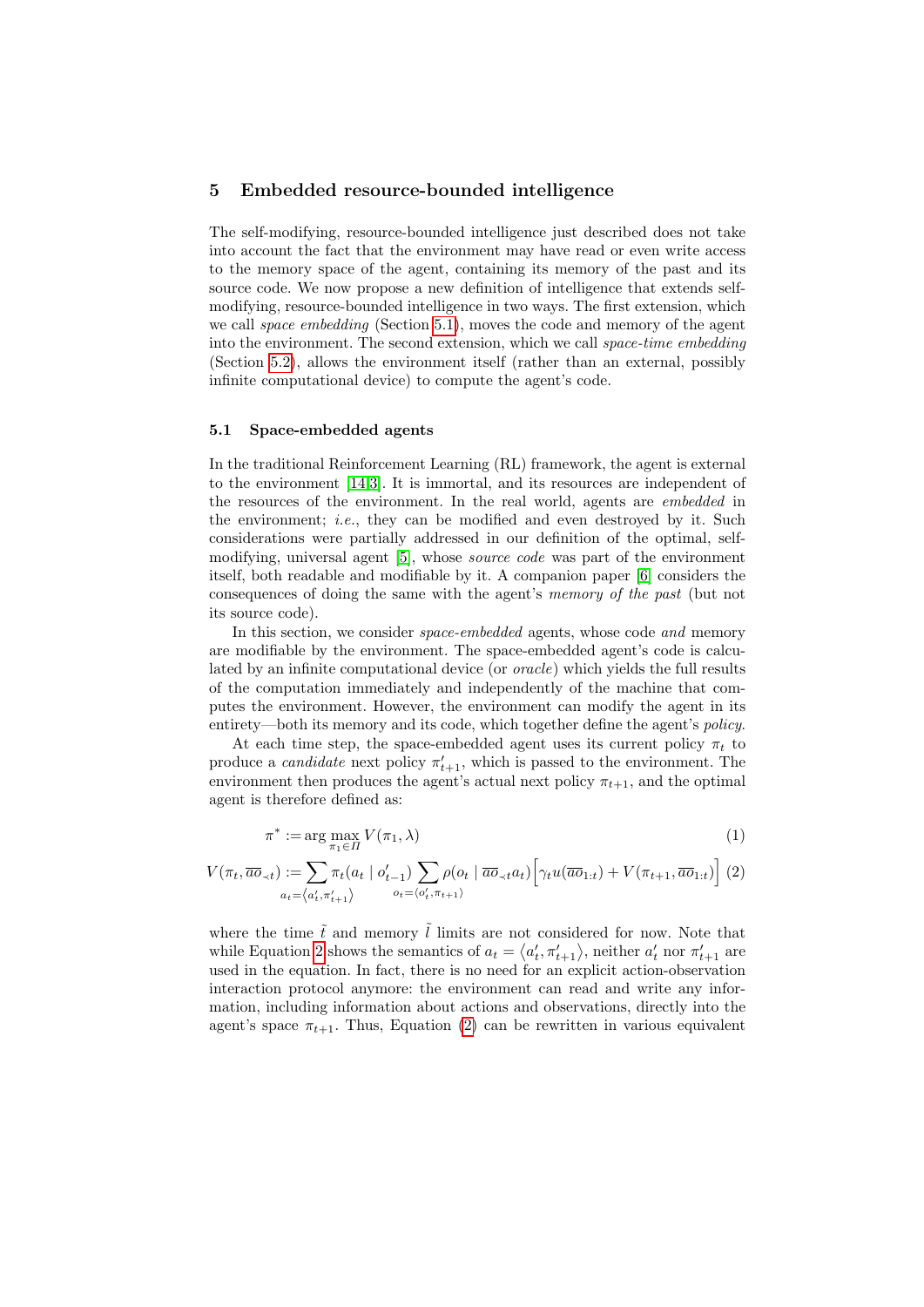forms that have different interpretations:

<span id="page-5-2"></span><span id="page-5-1"></span>
$$
V(\pi_t, \overline{a_0}_{\prec t}) := \sum_{a_t} \pi_t(a_t) \sum_{o_t} \rho(o_t \mid \overline{a_0}_{\prec t} a_t) \Big[ \gamma_t u(\overline{a_0}_{1:t}) + V(o_t, \overline{a_0}_{1:t}) \Big] \tag{3}
$$

$$
V(\pi_t, \overline{a\pi}_{\prec t}) := \sum_{a_t} \pi_t(a_t) \sum_{\pi_{t+1}} \rho(\pi_{t+1} | \overline{\pi a}_{1:t}) \left[ \gamma_t u(\overline{a\pi}_{1:t} \pi_{t+1}) + V(\pi_{t+1}, \overline{a\pi}_{1:t}) \right] (4)
$$

<span id="page-5-3"></span>
$$
V(\pi_t, \overline{\pi \pi'}_{\prec t}) := \sum_{\pi'_t} \pi_t(\pi'_t) \sum_{\pi_{t+1}} \rho(\pi_{t+1} | \overline{\pi \pi'}_{1:t}) \left[ \gamma_t u(\overline{\pi \pi'}_{1:t} \pi_{t+1}) + V(\pi_{t+1}, \overline{\pi \pi'}_{1:t}) \right]
$$
\n
$$
(5)
$$

In Equation [\(3\)](#page-5-1) the action-observation protocol has been removed; additionally,  $\pi_{t+1}$  is shown as an implicit interpretation of  $o_t$  from the previous step. Equation [\(4\)](#page-5-2) differs from Equation [\(3\)](#page-5-1) in that the environment's output is always interpreted as a policy. Equation [\(5\)](#page-5-3) then also renames action a as  $\pi'$  to emphasize that the agent and the environment share the agent's memory space. In all of these equations, the alphabets of the actions, observations, and policies are considered to be the same.

It is interesting to note that when the environment contains the agent's code, there is no RL agent that is asymptotically as good as every other agent in all environments: for each agent  $\pi$ , there is an environment  $q_{\pi}$  that always gives  $r_t = 0 \forall t$  to that particular agent, and  $r_t = 1 \forall t$  for all other agents.

With the space-embedded framework, the agent can in principle make predictions about its source code and memory  $(e,q)$ , that it will be updated by humans, who are part of the environment, to get new sensors or more efficient code). By contrast, neither AIXI, nor  $\text{AIXI}_{\tilde{t}, \tilde{l}},$  nor the Gödel Machine can make such predictions even in principle.<sup>[7](#page-5-4)</sup>

#### <span id="page-5-0"></span>5.2 Space-time-embedded agents

The space-embedded agent's next action is computed independently from the environment by a separate machine. Its code can be incomputable  $(cf. AIXI [3])$  $(cf. AIXI [3])$  $(cf. AIXI [3])$ , and, unless an explicit time limit  $\tilde{t}$  is introduced, is expected to run until completion (regardless how much computation might be involved) before the result is passed to the environment. In the real-world though, the agent cannot have more computing power or memory than what the environment has to offer.

To better model the interaction between the agent and the environment in the real world, we examine the case where the reference machine of the agent  $(i.e., the computer on which it runs), is a part of the environment, and the agent$ is computed by the environment. Our proposal is not simply for the agent and environment to be computed by the same reference machine, but to actually make the agent be computed by the environment itself.

<span id="page-5-4"></span> $7$  In the case of the Gödel Machine, one could set up a special *protocol* whereby external agents could propose a new source code to the machine, possibly along with a proof that this leads to a better expected value. If the machine can verify the proof, it could adopt the new code. But this is a restricted form of external modification.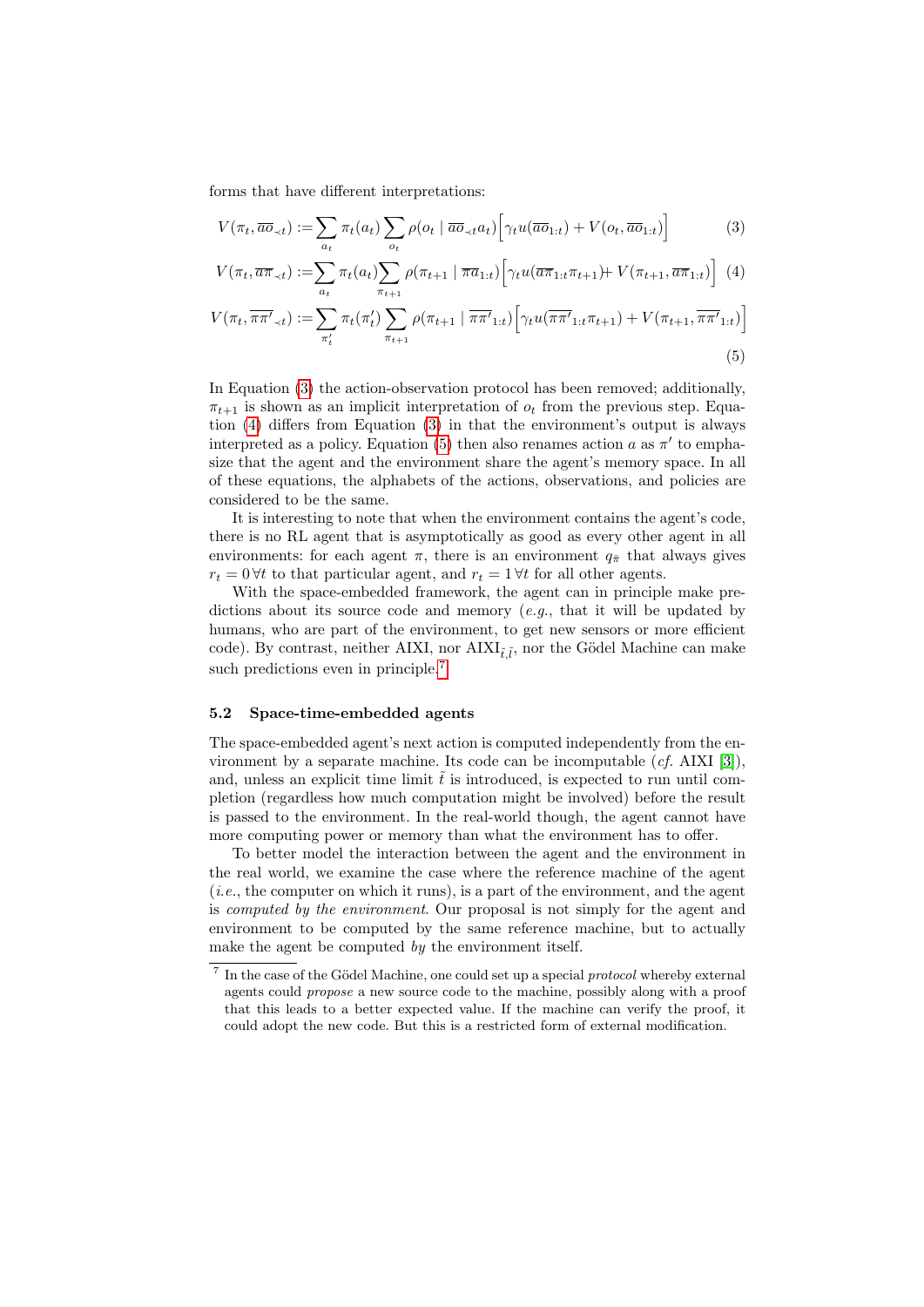One specific advantage of this model is that it allows the agent through its actions (and predictions) to optimize not just its policy but also potentially the physical device on which its policy is computed.[8](#page-6-0) An additional advantage is that there is no need anymore for a time parameter  $\tilde{t}$ , since it is the environment that determines how much computation the agent is allowed.

An alteration to Equation [\(5\)](#page-5-3) describes the agent's computation as performed by  $\rho$  (even if  $\rho$  is only an estimate of the true environment):

$$
\pi^* := \arg \max_{\pi_1 \in \Pi} V(\pi_1)
$$
  

$$
V(\overline{\pi \pi'}_{\prec t} \pi_t) := \sum_{\pi'_t} \rho'(\pi'_t \mid \overline{\pi \pi'}_{\prec t} \pi_t) \times \sum_{\pi_{t+1}} \rho(\pi_{t+1} \mid \overline{\pi \pi'}_{1:t}) \left[ \gamma_t u(\overline{\pi \pi'}_{1:t} \pi_{t+1}) + V(\overline{\pi \pi'}_{1:t} \pi_{t+1}) \right] \tag{6}
$$

$$
V(\overline{\pi\pi'}_{\prec t}\pi_t) := \sum_{\pi'_t\pi_{t+1}} \rho''(\pi'_t\pi_{t+1} | \overline{\pi\pi'}_{\prec t}\pi_t) \Big[\gamma_t u(\overline{\pi\pi'}_{1:t}\pi_{t+1}) + V(\overline{\pi\pi'}_{1:t}\pi_{t+1})\Big], (7)
$$

where  $\rho'$  is defined appropriately for  $\pi'$ , and  $\rho''$  is the one-step combination of  $ρ$  and  $ρ'$ . Loosely renaming  $π'$ <sub>t</sub> $π$ <sub>t+1</sub> to  $π$ <sub>t+1</sub> and  $ρ''$  back to  $ρ$ , we can interpret Equation [\(7\)](#page-6-1) as merging two interaction steps into a single one, and we obtain the value of the space-time-embedded agent:

<span id="page-6-2"></span><span id="page-6-1"></span>
$$
V(\pi_{\prec t}) := \sum_{\pi_t} \rho(\pi_t \mid \pi_{\prec t}) \Big[ \gamma_t u(\pi_{1:t}) + V(\pi_{1:t}) \Big] \quad . \tag{8}
$$

Equation [\(8\)](#page-6-2) has one remaining problem, which is that for  $t = 0$ , when nothing yet is known about the environment, the optimal policy may have infinite length. Thus, we need to add a length constraint  $l$  on the initial length that the program can have. It is a reasonable parameter for any real-world model. In our world it corresponds to the maximum number of bits that we, as programmers, are ready to use for the initial policy of the agent. Note, however, that after the very first step the actual length of the agent is determined by the computation of the environment, *i.e.*,  $\pi_t, t > 1$  need not be of size less than  $\tilde{l}$ . Therefore, the final definition of the optimal bounded-length space-time-embedded agent is:

$$
\pi^* := \arg \max_{\pi_1 \in \Pi^{\bar{t}}} V(\pi_1)
$$

$$
V(\pi_{\prec t}) := \sum_{\pi_t \in \Pi} \rho(\pi_t | \pi_{\prec t}) \Big[\gamma_t u(\pi_{1:t}) + V(\pi_{1:t})\Big]
$$

Although simpler than Legg's definition, this equation has profound implications regarding the nature of the agent. In particular, it precisely represents the goal of those attempting to build an Artificial General Intelligence in our world.

<span id="page-6-0"></span><sup>&</sup>lt;sup>8</sup> Such effects can be neither predicted nor controlled by AIXI,  $\text{AIXI}_{\tilde{t}, \tilde{l}}$ , or the Gödel Machine using their current definition.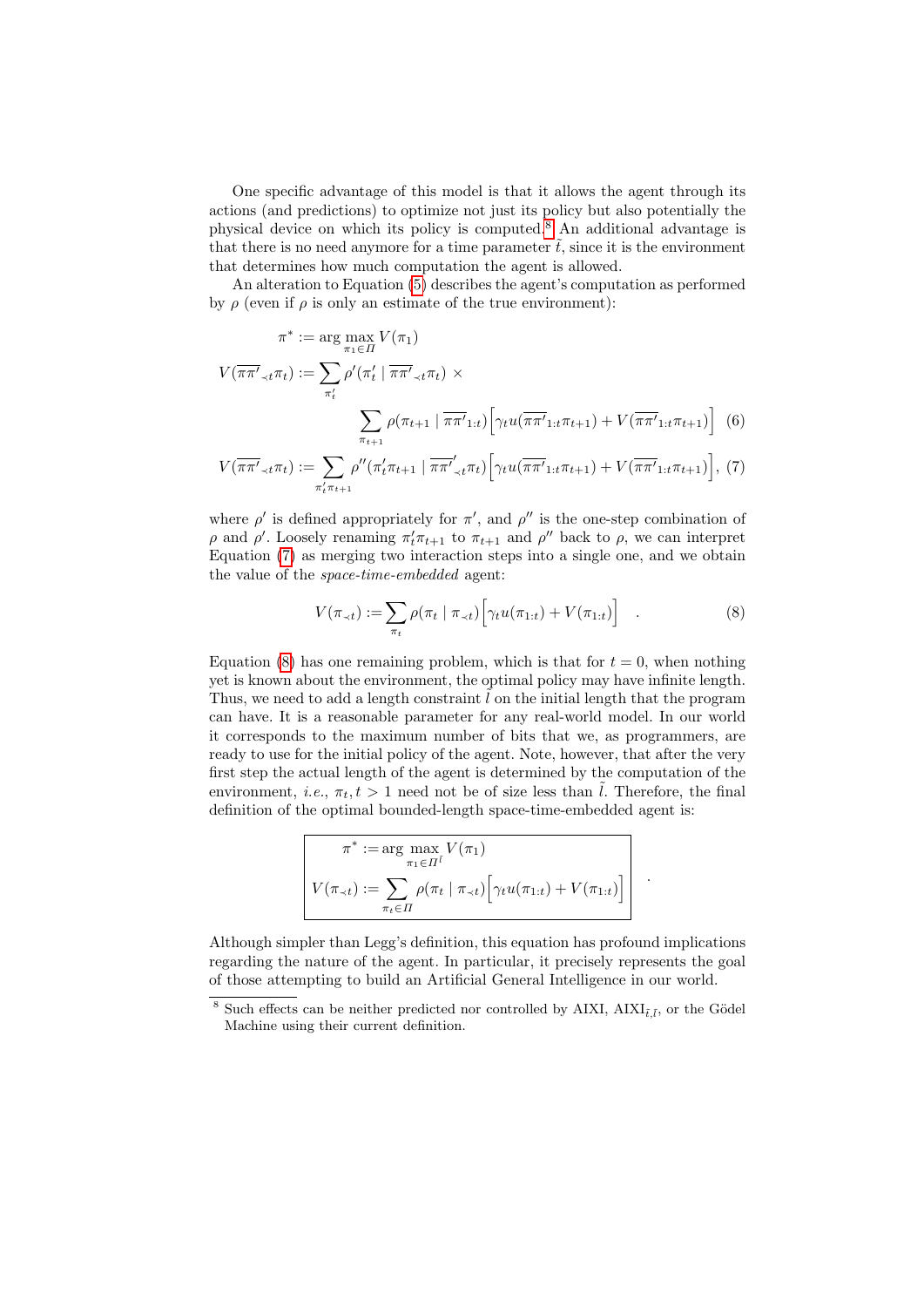A Turing machine model. It is convenient to envision the space-time-embedded environment as a multi-tape Turing machine with a special tape for the agent. This tape is used by the environment just like any other working-memory tape. The read and write heads need not be synchronized and there is no external computing device, oracle or special interface for the agent. The agent's tape can be seen as a partial internal state of the environment, which is consistent with the intuition that agents do not have special status in the real world compared to the rest of the environment. This view extends easily to a multi-agent framework.

A cellular-automaton survival agent. It is also instructive to envision the envi-ronment as a cellular automaton (e.g., the Game of Life [\[1\]](#page-9-13)), in which an agent is represented as a particular set of cells whose initial state is specified by the initial policy  $\pi_1$  (perhaps an  $\sqrt{\tilde{l}} \times \sqrt{\tilde{l}}$  square of cells). The cells surrounding the agent, in possibly unbounded number, may be in any initial state.

As an example, consider a utility function whose value is 1 as long as some critical part of the agent's policy maintains some particular pattern (call it the agent's "heart"), and 0 otherwise. If the pattern can be destroyed by  $gliders<sup>9</sup>$  $gliders<sup>9</sup>$  $gliders<sup>9</sup>$ coming from outside the initial square of the agent, then the agent must find ways to avoid them. The optimal initial policy  $\pi^*$  is thus the one that maximizes the expected number of time steps that the heart pattern survives. To ensure its survival, the agent may need to learn about and react to its environment in sophisticated and intelligent ways (provided  $l$  is large enough).

Note that while the utility and horizon functions are part of the definition of V, and thus are critical to defining  $\pi^*$ , they are not necessarily represented within  $\pi^*$  in any way. Note also that although  $\pi_1$  is the entire initial state of the agent, as soon as the agent and environment interact, the boundary between them may quickly blur or disappear. Thus the notation  $\pi_t$  for  $t > 2$  may be misleading, since it can also be viewed simply as a window onto that part of the environment used (by the utility and horizon functions) to assign a value to the agent. Since only the output of  $\rho$  can be used by the utility function,  $\rho$  can be defined so that  $\pi_t, t > 2$  encompasses the entire environment, while  $\pi_1$  remains limited to  $\tilde{l}$  bits. Thus, in the case of a cellular automaton, for example, the agent and its heart pattern may drift away from its original cells; or, alternatively, the utility function may seek to maximize the number of "live" cells  $(i.e.,$  cells set to 1) in the entire environment.

New kinds of questions. The framework for space-time-embedded agents allows formal discussion of a range of questions that could not previously be formulated using the traditional RL framework.

Because the agent is computed by the environment, the agent's choices are the result of the computations made by the environment on the bits defining the agent's policy. Genuine choice is exercised only by those processes  $(e.g.,$  those programmers) that define the agent's initial program  $\pi_1$  before interaction with the environment begins. Yet the programmers are also part of the environment,

<span id="page-7-0"></span><sup>&</sup>lt;sup>9</sup> A "glider" is a repeating pattern that can cross regions of the cellular automaton.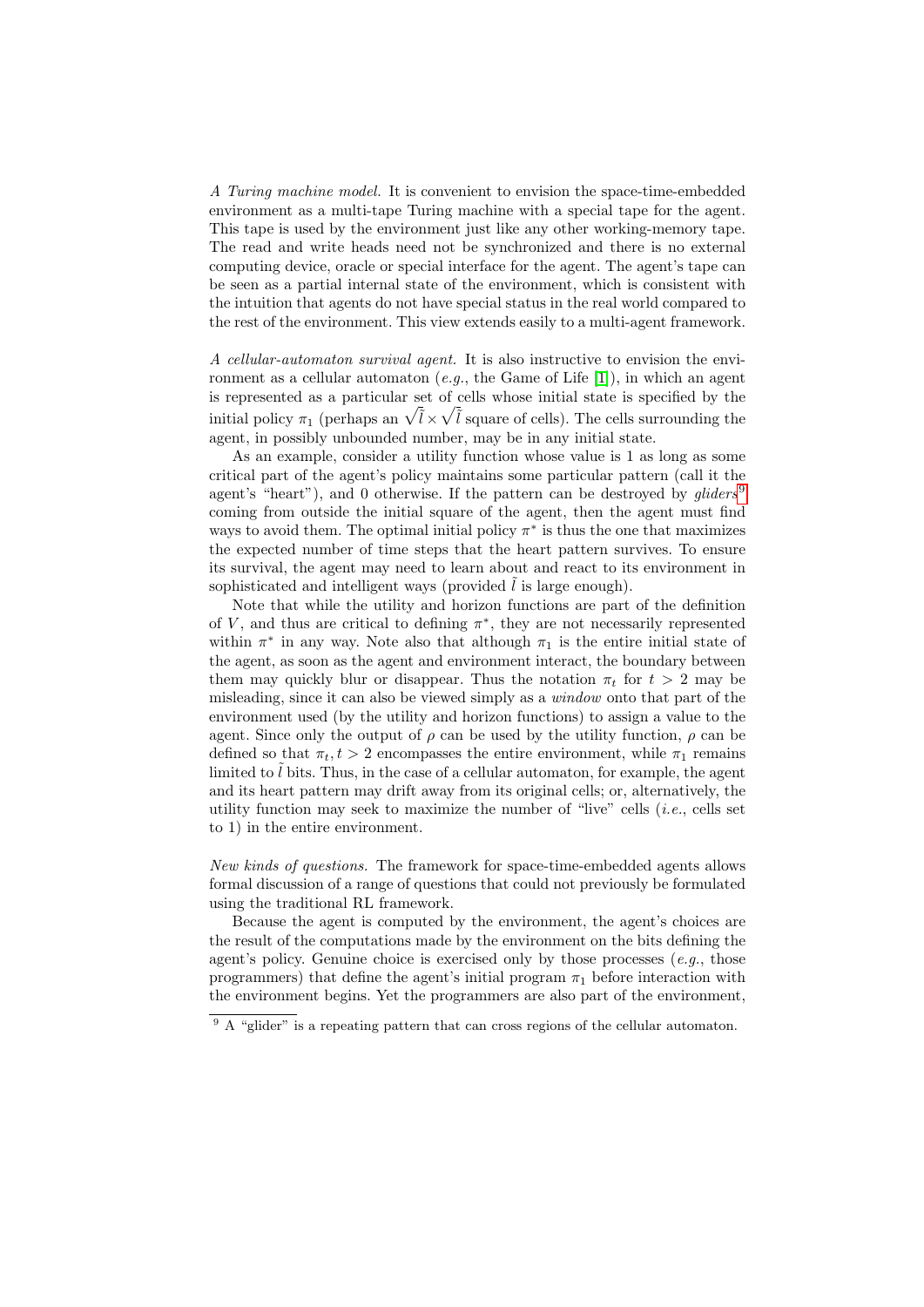which implies that the agent is generated ultimately as a result of the initial conditions of the environment in a generative process much like Solomonoff's Sequence Prediction [\[12\]](#page-9-0).

If at some time t some set of bits implements an intelligent agent  $\pi$ , one might wonder by what process this agent was generated or, more precisely, what are the most probable environments that could have generated this set of bits. We do not seek to answer to this question here, but only to point out that the question itself can be discussed within the framework of space-time-embedded agents, in contrast to the traditional RL framework, in which the agent is not generated but is simply assumed to exist from the very first step.<sup>[10](#page-8-0)</sup>

In fact, the framework now allows many questions to be discussed, such as: Who is the agent? (*i.e.*, what part of the global computation defines the identity of the agent; e.g.,  $\pi_1$ , u,  $\gamma$ ?) What is an agent? (*i.e.*, where is the boundary between the agent and its environment?) What does it mean for an agent to live and to die? (Questions that depend deeply on agent identity and thus the boundary between the agent and the environment.)

To perform any computation, an embedded agent necessarily affects its environment, and thus the mere act of calculating the consequences of its own actions implies a self-referential computation. It may seem we would therefore need to define agents that deal explicitly with the problem of self reference, but our framework instead circumvents this issue entirely by simply computing each agent's value subject to the environment's computational constraints, and then selecting the agent with the highest value. This best agent may, or may not, deal with self reference, but does so to whatever extent is optimal for its environment.

#### 6 Discussion and conclusion

This paper has proposed a new definition of intelligence within a theoretical framework more realistic than previous definitions. In both Legg's definition of intelligence [\[4\]](#page-9-2) (based on AIXI [\[3\]](#page-9-1)) and Russell's bounded-optimality framework [\[10\]](#page-9-3) (which embraces time and space constraints on the program of the agent), the agent is separated from the environment and therefore immortal.

Space-time-embedded intelligence formally describes agents as components of their environment. Such agents are thus limited to the computational resources (computation time and memory space) provided by their environment, can be fully modified by their environment  $(i.e.,$  the agents are mortal), and are even computed by the environment, making their computation dependent on the dynamics of the environment. Compared with previous definitions of intelligence, the resulting equation is surprisingly simple—deceptively simple, in fact, hiding considerable depth beneath its surface.

Our primary motivation was to find an equation of intelligence that, if solved, might lead to the actual building of real-world, artificially intelligent agents. We believe that this new formalization brings us a step closer to our goal, though we

<span id="page-8-0"></span> $10$  Note, though, that in our companion paper [\[6\]](#page-9-8) we address the issue of how to assess the probability of some particular memory state generated by an environment.